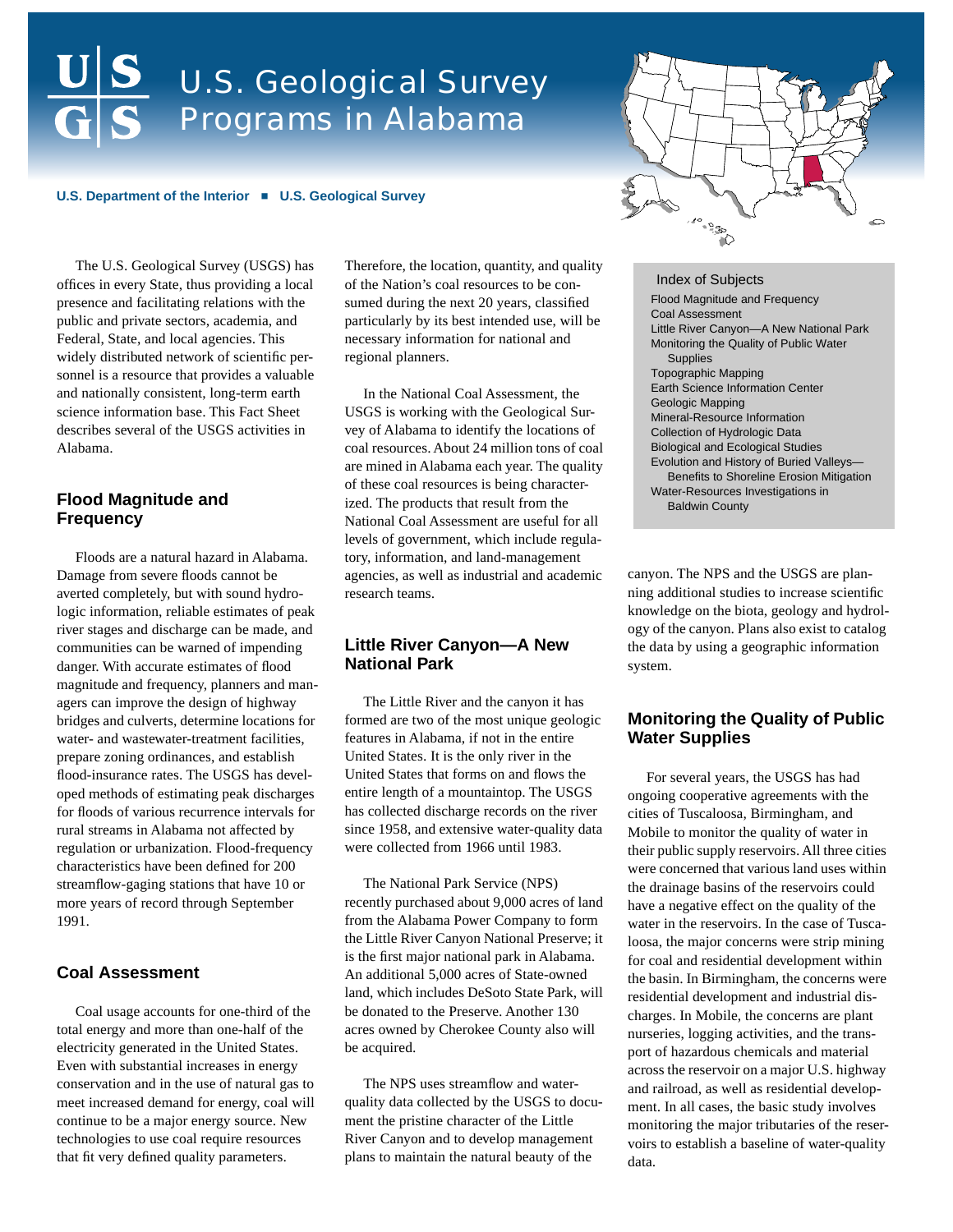# **Topographic Mapping**

The use of maps and digital cartographic data is widespread, and demands for this information are expanding dramatically. The National Mapping Program of the USGS strives to ensure the availability of map data in graphic and digital forms to the general public through timely and effective data-collection and revision procedures. Among the most popular and versatile products of the USGS are its 1:24,000-scale topographic maps (1 inch on the map represents 2,000 feet on the ground). These maps depict natural and cultural features of the landscape, such as lakes and streams, highways and railroads, boundaries, and geographic names. Alabama is covered by 912 maps at this scale, most of which were produced under cooperative arrangements with State agencies. The Program fosters partnerships with State and Federal agencies to improve the effectiveness of its data-collection activities, to maximize resource sharing, and to enhance the availability of timely and accurate data to the general public.

# **Earth Science Information Center**

The Earth Science Information Centers (ESIC) provide information about USGS programs, products, and technological developments to the public. The ESIC in Tuscaloosa was established under a cooperative agreement between the USGS and the Geological Survey of Alabama. As part of the national ESIC network, this office provides information on such earth science topics as cartography, geography, digital data, remote sensing, geology, geophysics, geochemistry, hydrology, geohydrology, aerial photography and land use. It is supported by the USGS with reference materials, technical assistance, training and outreach activities, and access to USGS data bases.

# **Geologic Mapping**

The STATEMAP component of the National Cooperative Geologic Mapping Program funds important geologic mapping in Alabama. Geologic mapping is being used to aid in the protection of ground-water supplies, to document areas of subsidence caused by dissolving of underground limestone, and in the siting and monitoring of landfills and hazardous-waste facilities. Additionally, the maps outline extensive cement quality limestones and significant dolomite aggregate resources.

The EDMAP component helps fund geologic mapping in Alabama in cooperation with professors and students at Auburn University, Florida State University, and the University of Kentucky. The purpose of this component is to support the teaching of good geologic mapping techniques.

# **Mineral-Resource Information**

The USGS Mineral Resource Data System (MRDS) is a digital data base that contains mineral information from more than 110,000 sites in the United States and worldwide. The MRDS provides up-to-date information on mineral occurrences and related data to support USGS research and mineral-resource assessments. It also is a principal tool for providing mineral-related information to Federal and State agencies, industry, and the public. The records in this data base are compiled from the results of USGS studies and other published data. The MRDS contains information that mostly describes occurrences of iron, gold, and sand and gravel at more than 730 sites in Alabama.

The USGS Minerals Information Team collects, analyzes, and disseminates information on the domestic and international supply and demand for minerals and materials essential to the U.S. economy and National security. In 1995, the estimated \$676 million worth of minerals produced in Alabama for uses other than fuel was ranked 18th in value among nonfuel minerals produced by the 50 States, and it was slightly less than 2 percent of the total value of nonfuel minerals produced in the United States. The most valuable nonfuel mineral products from Alabama were portland cement, crushed stone, lime, and construction sand and gravel; the value of these four products accounted for about \$581 million or almost 86 percent of the value of nonfuel mineral products from Alabama.

Compared with USGS estimates of the quantities of minerals produced in the other 49 States during 1995, Alabama was first in bauxite production, third in fire clay production, fourth in masonry cement production, fifth in bentonite clay production, and eighth in salt production. Significant amounts of common clays, kaolin clay, crushed stone, and sand and gravel for industrial uses also were produced in Alabama. The bauxite that is mined in the State is a mixture of lowgrade bauxite and bauxitic clay; this mixture is low in iron oxide, and it is used to make some heat-resistant products. The nonfuel

minerals produced in Alabama during 1995 were industrial minerals, which have economic value but that do not include metallic ores, fuel minerals, or gemstones.

# **Collection of Hydrologic Data**

Alabama has 10 major rivers—the Tennessee, the Mobile, the Tombigbee, the Black Warrior, the Alabama, the Cahaba, the Coosa, the Tallapoosa, the Conecuh, and the Chattahoochee. The USGS, in cooperation with numerous local, State, and Federal agencies, has collected streamflow, groundwater, and water-quality data at sites throughout the State (fig. 1). The data are needed for surveillance, planning, design, hazard warning, operation, and management in water-related fields, such as water supply, hydroelectric-power generation, flood control, irrigation, bridge and culvert design, wildlife management, pollution abatement, flood-plain management, and water-resources development.

# **Biological and Ecological Studies**

The USGS Biological Resources Division (formerly the National Biological Service) conducts research on many aspects of Alabama's ecosystems. Much of this research is done by the Alabama Cooperative



**Figure 1.** Water-quality data-collection sites in Alabama.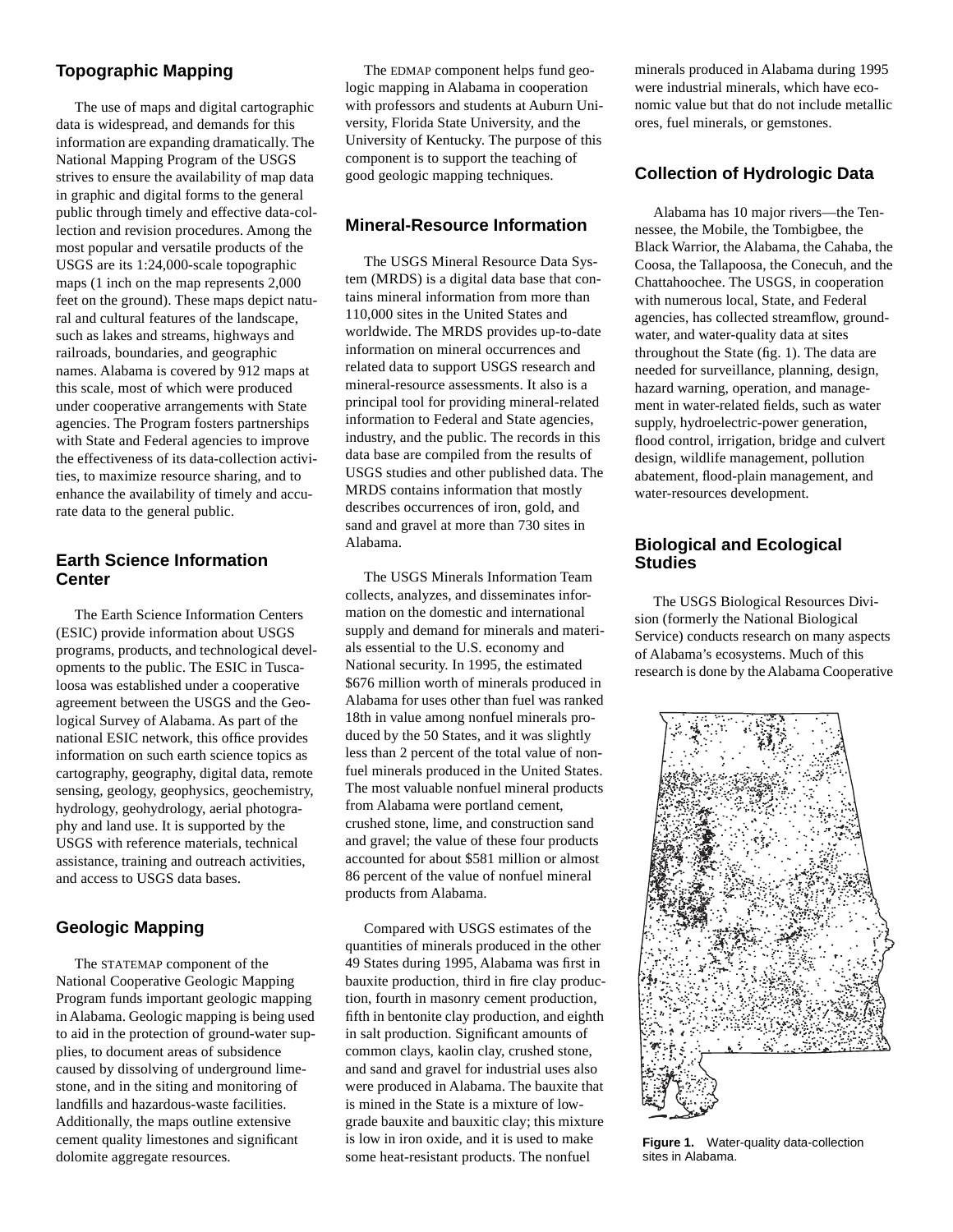Fish and Wildlife Research Unit, which is located on the Auburn University campus, in close cooperation with the State and the U.S. Fish and Wildlife Service (USFWS).

The USGS is tracking the abundance and locations of sensitive species, such as the white-topped pitcher plant, wherry's red pitcher plant, Henslow's sparrow, and other species found on forested lands in southern Alabama and the Gulf Coastal Plain. By understanding the habitat requirements of rare species like these, timber harvest can be designed to be compatible with species protection. Research on foraging patterns of wading birds in west-central Alabama has helped the Catfish Farmers of America and the Alabama State Catfish Committee design ponds that are less vulnerable to fisheating birds. The National Wetlands Research Center in Lafayette, Louisiana, has mapped seagrasses on the coast of Alabama as part of the U.S. Environmental Protection Agency's E–Map Program to assess the status of seagrasses in the Gulf of Mexico and to determine long-term monitoring locations.

Alabama has the most species-rich aquatic ecosystems in North America. Aquatic research focuses on effects of rivermanagement alternatives on the diversity and abundance of native river fauna. Projects include investigation of growth of sport fishes, such as spotted bass and flathead catfish. This work includes development of appropriate methods for evaluating habitat quality for species-rich communities that are characteristic of Southeastern U.S. rivers. Research on habitat requirements for larval and juvenile fishes is critical for understanding population regulation in multiple-use river systems. Other projects include studies of the relations between landscape characteristics and fish movements in reservoirs and large rivers; the effects of acidic-mine drainage on stream fishes; and the conditions of fish communities affected by gravel mining. Cooperators include the USFWS, the Alabama Game and Fish Division, and the Alabama Power Company.

The USGS is participating in the Appalachian Clean Streams Initiative, along with other Federal, State, and local government agencies; local Natural Heritage associations and community groups; industry; and academia. The goal for the Initiative is to develop a comprehensive plan for acidicmine drainage prevention and restoration. In Alabama, efforts are focused on the Coal Valley watershed, which feeds into the Mulberry Fork of the Black Warrior River.

Scientists also are working to determine the range and abundance of six species of imperiled freshwater mussels in the Apalachicola, the Chattahoochee, and the Flint Rivers.

# **Evolution and History of Buried Valleys—Benefits to Shoreline Erosion Mitigation**

Erosion along the Gulf Coast of Alabama is being combated by State and local agencies through the addition of sand to the seaward parts of wetlands and through other strategies. This enables natural erosion processes to take place without destroying the fragile wetlands. The USGS contributes to this effort by supplying information on the distribution of sand and clay deposits, and also by explaining the nature of modern shoreline processes. Knowing the location of buried, sand-filled channels, which were created when sea level was lower during an ice age, is particularly important. This information helps the State predict which engineering strategies are most likely to succeed in achieving a stable shoreline.

## **Water-Resources Investigations in Baldwin County**

Baldwin County, which covers an area of 1,613 square miles, is the largest county and has one of the fastest growing populations in Alabama. Many features make Baldwin County attractive for future residential growth. The Gulf Shores–Orange Beach area (fig. 3, on page 4) is one of the major tourist attractions on the Gulf of Mexico.

The USGS, in cooperation with the Baldwin County Commission, is collecting data on ground-water availability and surfacewater quality. The county is 100 percent dependent on ground water for public supply. Ground-water withdrawals were estimated to be about 30 million gallons per day in 1990. The objectives of the ground-water study are to describe the ground-water system, to locate areas where the ground-water system is stressed, to estimate the future availability of ground water, and to assess potential effects of alternative water-use management strategies.

The USGS inventoried 174 wells in Baldwin County. The water levels in 158 of those wells were measured during fall 1994. The water-level data collected are being used to construct a map of the potentiometric surface of the Miocene aquifer system, which supplies most of the ground water used in the county. Such maps summarize conditions in the ground-water system and are used to predict generalized directions of flow of ground water, to identify areas of recharge and discharge, and to locate areas where the aquifer is stressed.

In November 1994, the USGS installed a continuous water-level recorder in a city well at Gulf Shores. The data collected (fig. 2) are a continuous measure of groundwater levels and, when used in conjunction with periodic measurements at other wells, can be used in the analysis of conditions throughout Baldwin County. Long-term trends in the water level are influenced by seasonal rainfall while ground-water withdrawals by nearby users are reflected in the short-term level changes. Nearby groundwater withdrawals provide water for public supply, agriculture, and recreation.



**Figure 2.** Maximum daily water level in well ZZ–10, in the city of Gulf Shores, and monthly departure from normal rainfall in Fairhope, Alabama.